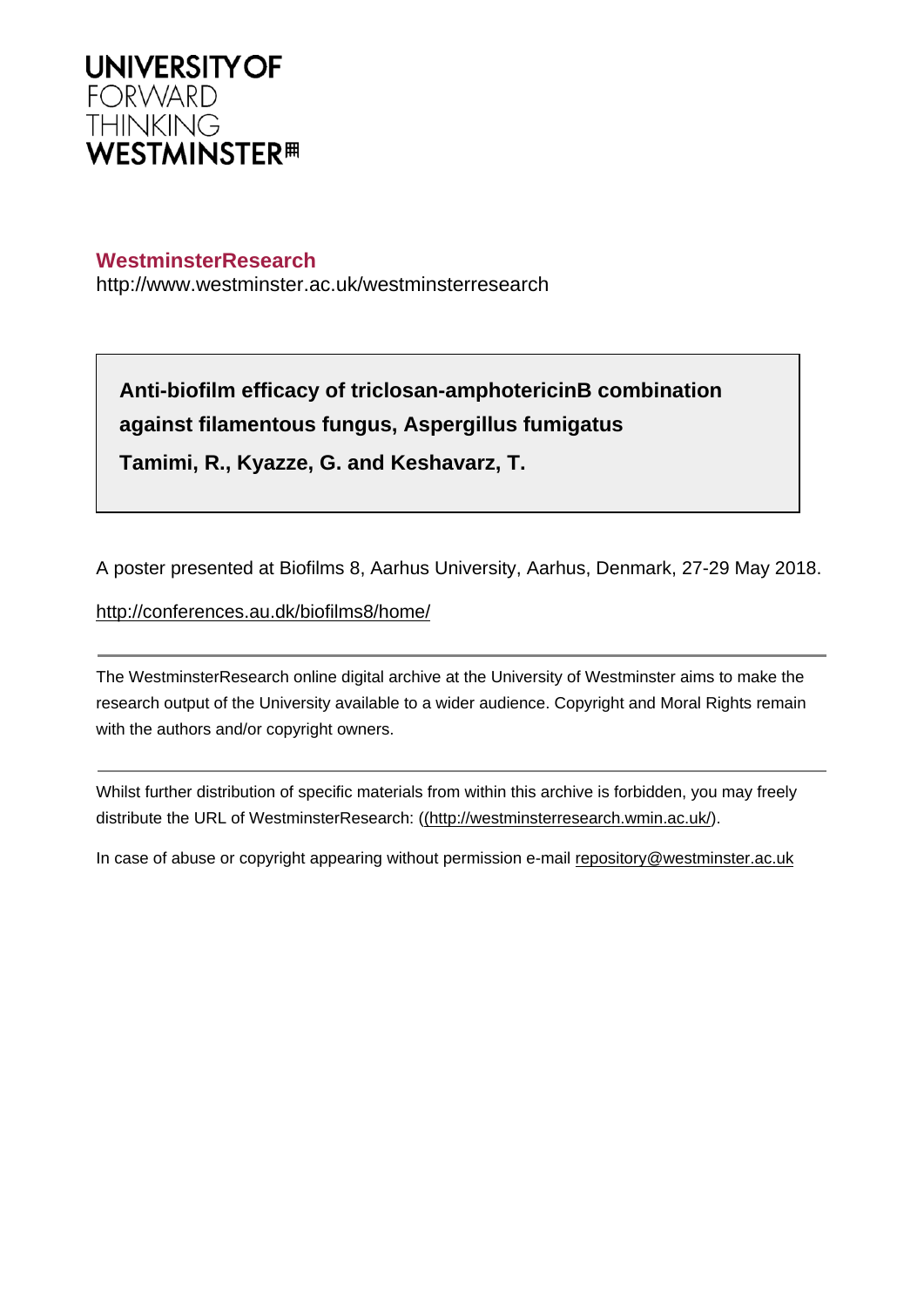## Programme & Abstracts



## 27 - 29 May 2018

Aarhus University · Aarhus · Denmark

www.conferences.au.dk/biofilms8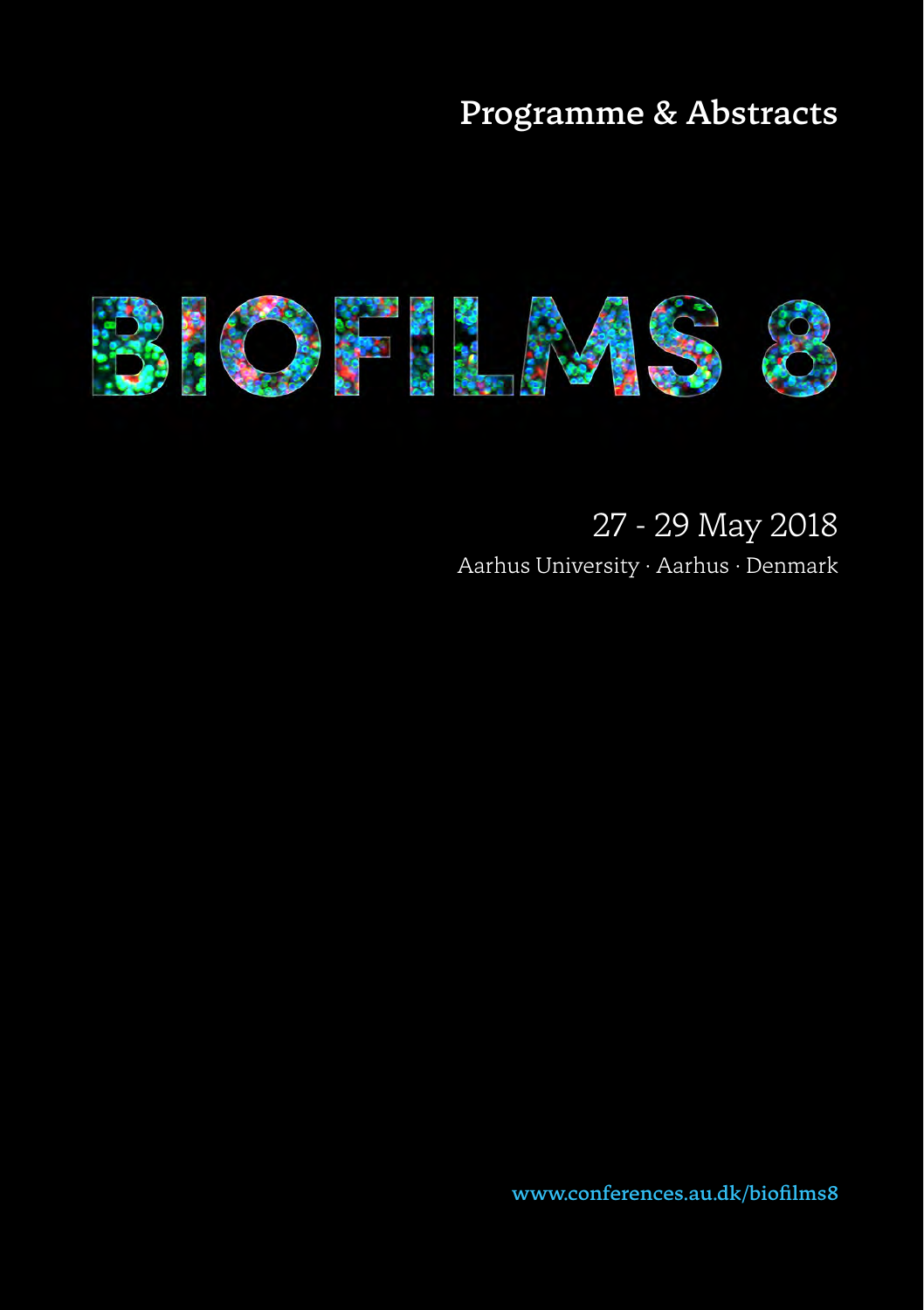0192 5864 838 www.perfectusbiomed.com **and info@perfectusbiomed.com** 



## **PERFECTUS BIOMED OFFER ACCREDITED BIOFILM TEST METHODS**

Perfectus Biomed are delighted to offer UKAS accredited biofilm test methods from high **throughput screens to complex flow models.** 

**- SOP 536:** Standard test method for testing disinfectant efficacy against *Pseudomonas aeruginosa* and *Staphylococcus aureus* biofilms using the Minimum Biofilm Eradication Concentration  $(MBEC)$  assay.



**- SOP 537:** Standard test method for the auantification of biofilm growth with low shear using the CDC biofilm reactor.

**- SOP 538:** Standard test method for the quantification of biofilm grown using the Drip Flow biofilm reactor with low shear and continuous flow.

Test methods can be used for the assessment of disinfectants, biocides, gels, ointments and wound dressings. Data can be used for regulatory, marketung support and to inform internal research and development.

**SUNDAY**

## BIOFILMS 8

INDEX

Nordre Fasanvej 113, 2nd floor 2000 Frederiksberg C Denmark

info@cap-partner.eu www.conferences.au.dk/biofilms8

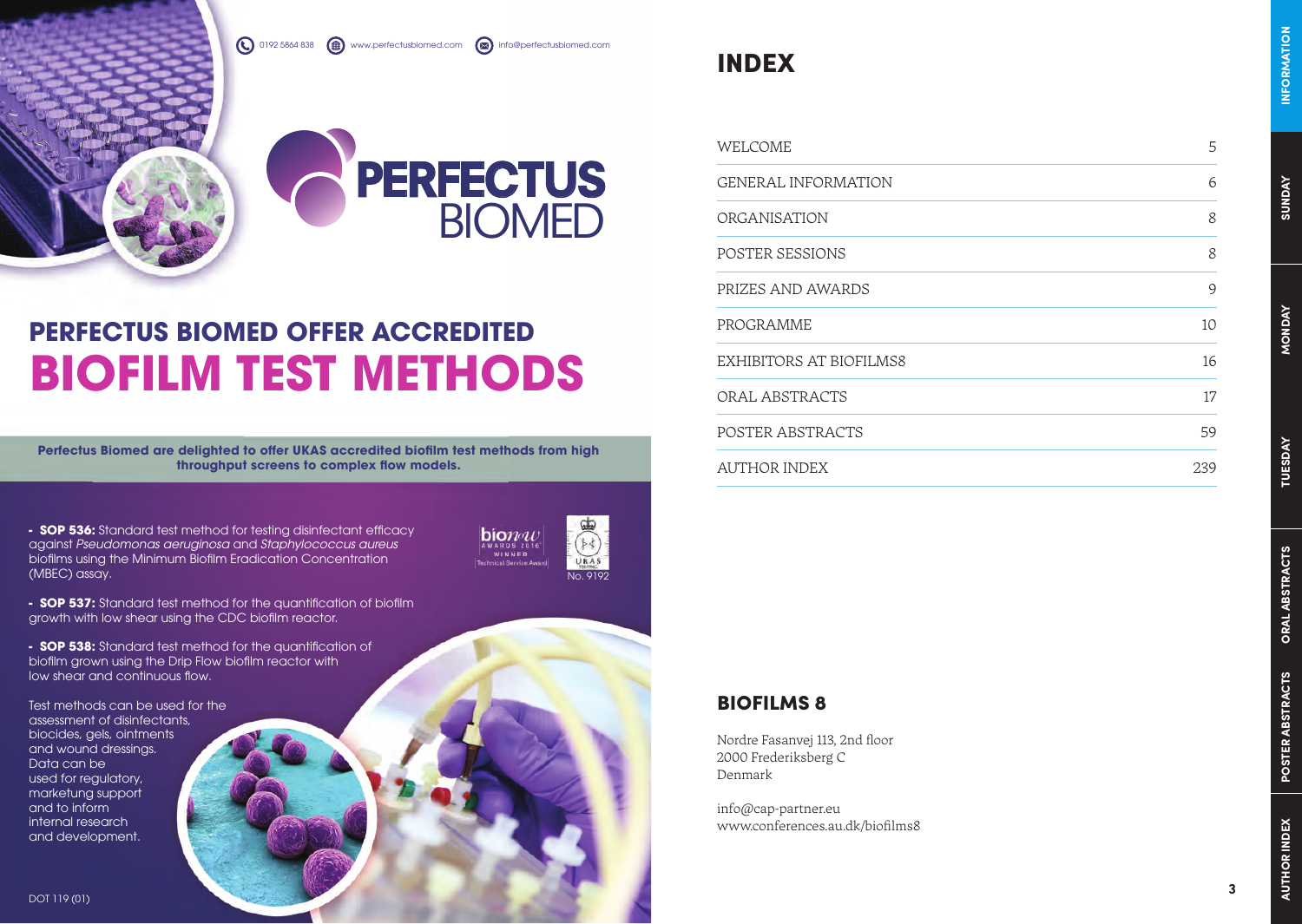

## **SAVE THE DATE**

**FEMS<sup>S</sup>** 

# 7-11 July 2019

8th Congress of European Microbiologists Glasgow, Scotland | www.fems2019.org

## WELCOME

## Dear participant,

It is a great pleasure to welcome you to the Biofilms 8 conference in Aarhus, Denmark.

During the 2,5 conference days, you will experience a diverse programme that includes high level scientific presentations and networking activities - an excellent opportunity to exchange knowledge and experiences within biofilms.

Biofilms 8 is the 8th conference in a series that cover the topic of bacterial biofilms in the broadest sense. The conference focus is on the basic scientific question of how biofilms form, grow and interact with their surroundings. You will meet researchers from the natural sciences, engineering, and health science to exchange their research on how biofilms develop, how they interact with their surroundings, and how they can be controlled in a natural, industrial, or clinical setting.

The main subjects of the conference are:

- Molecular mechanisms in biofilm formation
- The biofilm matrix
- Bacterial attachment
- Modelling biofilms
- Biofilm ecology
- Evolution in biofilms
- Biofilm control
- Novel methods for biofilm characterization

We hope you will enjoy the conference and your stay in Aarhus!

Kind regards from the Local Organising Committee,



Associate professor, Interdisciplinary Nanoscience Center and Department of Bioscience, Aarhus University (Conference Chair)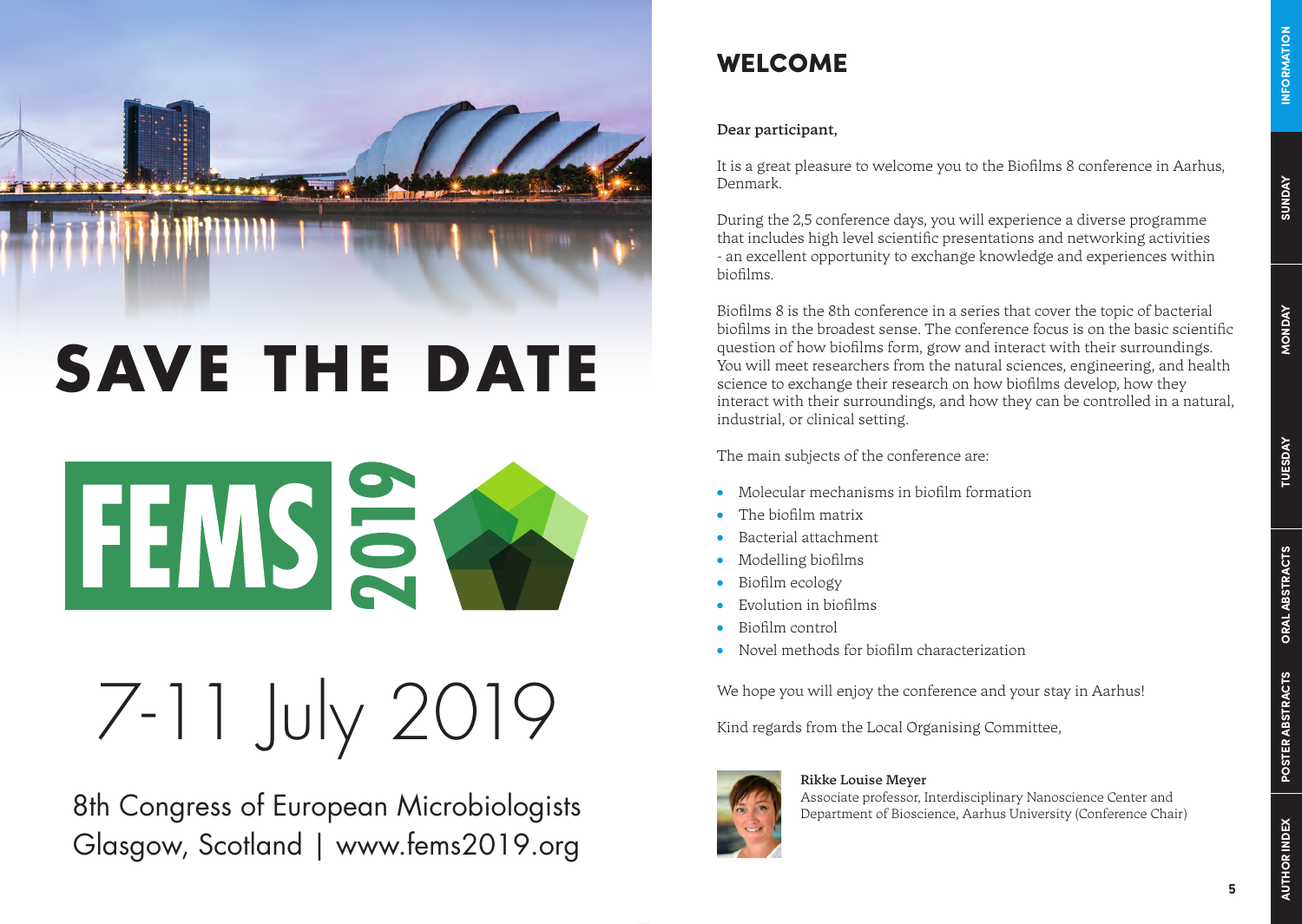## GENERAL INFORMATION

### CONFERENCE VENUE

Aarhus University Bygning 1412 (Building 1412) Nordre Ringgade 4 8000 Århus, Denmark

## CONFERENCE LANGUAGE

The conference will be held in English.

### NAME BADGES

All participants and exhibitors must wear the name badge in the conference area at all times. The badge must be visible.

### LUNCH AND COFFEE BREAKS

Lunch is available in the poster area. Coffee is available in the exhibition area. See programme for exact time of breaks.

Exhibition area: Vandrehallen Poster area: Stakladen & Richard Mortensen room

#### SPEAKER INFORMATION

Please bring your presentation to the session room before your session starts. We recommend you upload your presentation at least 30 min before your session. A technician will be present to assist in the upload if necessary. Please bring your presentation on a USB.

Unless otherwise agreed all presentations will be deleted after the conference in order to secure that no copyright issues will arise at the end of the conference.

## **WIFI**

Free WiFi is provided throughout the venue by logging on the network "AU Guest". Open an internet browser and log on through one of the accounts.

#### MOBILE PHONES

All mobile phones must be on silent mode during the sessions.

## CLOAK ROOM

A manned cloak room located in the basement under the auditorium "Aula" will be available throughout the conference.

## LOST AND FOUND

Found items should be returned to the registration desk. If you lose something, please report to this desk for assistance.

## CONFERENCE SECRETARIAT

CAP Partner Nordre Fasanvej 113 2000 Frederiksberg C, Denmark Tel: +45 70 20 03 05

www.cap-partner.eu info@cap-partner.eu

### SOCIAL MEDIA

Find Biofilms 8 on Facebook (Search for "Biofilms Conference Series") and Twitter (@Biofilms8) Use #Biofilms8

CONFERENCE WEBSITE

www.conferences.au.dk/biofilms8

### SOCIAL EVENTS

Welcome Reception (included in the registration fee)

| Date:  | 27 May 2018                               |
|--------|-------------------------------------------|
| Time:  | 18.30 - 20.30                             |
| Place: | Poster area, Stakladen, Aarhus University |

The welcome reception will take place in the poster area in Stakladen at Aarhus University from 18.30 - 20.30.

Conference Dinner (included in the registration fee)

| Date:  | 28 May 2018                                   |
|--------|-----------------------------------------------|
| Time:  | 19.00 - 00.00                                 |
| Place: | Turbinehallen, Kalkværksvej 12, 8000 Aarhus C |

The conference dinner will take place from 19.00 - 00.00 in Turbinehallen. The Turbinehallen is a rustic and vibrant venue full of atmosphere and character, centrally located in Aarhus in the urban harbour area in the heart of the Aarhus Film Town.

Join us at the dinner and catch up with colleagues and friends, and make new acquaintances! Please note that the dinner is included in the registration fee, but registration is required.

### HOW TO GET TO THE CONFERENCE DINNER VENUE:

To reach the dinner venue from the University, you can take bus 100, 200, 16 or 18 from the busstop "Aarhus Universitet. Randersvej/ Nordre Ringgade" at the intersection of Randersvej and Nordre Ringgade and get off at the Aarhus Central station. The dinner venue is located a 5-10 minutes walk from the central station.

**AUTHOR INDEX**

AUTHOR INDEX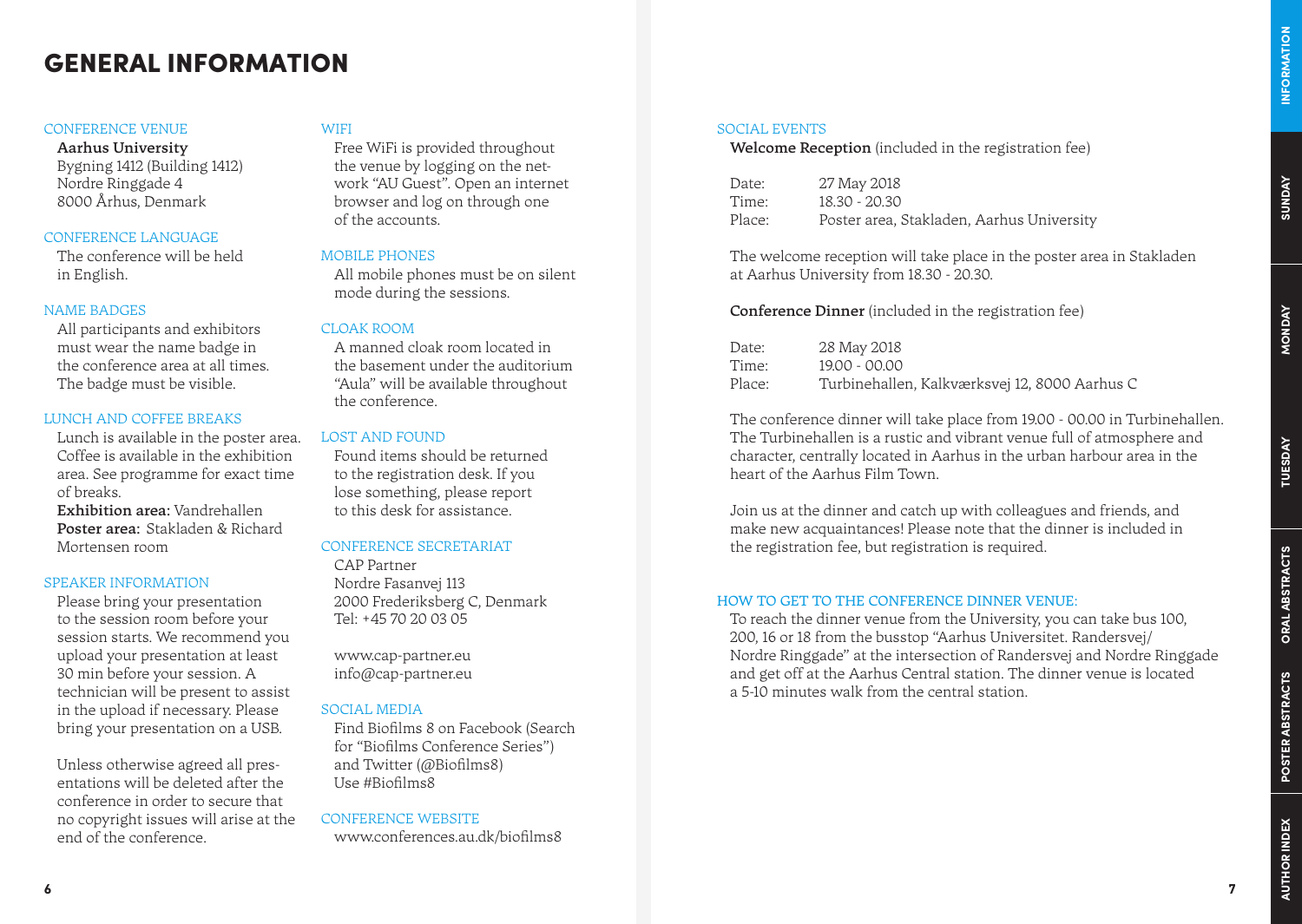## **ORGANISATION**

Rikke Louise Meyer Interdisciplinary Nanoscience Center and Department of Bioscience, Aarhus University (Chair)

Thomas Emil Andersen University of Southern Denmark, Denmark

Mette Burmølle Copenhagen University, Denmark

Matthew Fields Center for Biofilm Engineering, Montana State University, USA

## POSTER SESSIONS

The poster sessions are held during lunch breaks. Please be present at your poster during these times. See the exact time of your poster session here below:

|                  | Categories                                                                                 | Presentation time | Poster number  |
|------------------|--------------------------------------------------------------------------------------------|-------------------|----------------|
| Sunday<br>27 May | The biofilm matrix<br>Molecular mechanisms in<br>biofilm formation<br>Bacterial attachment | 12.00 - 13.00     | Uneven numbers |
|                  |                                                                                            | 13.00 - 14.00     | Even numbers   |
| Monday           | Biofilm ecology<br>Modelling biofilms<br>Evolution in biofilms<br>Other                    | 11.30 - 12.30     | Uneven numbers |
| 28 May           |                                                                                            | 12.30 - 13.30     | Even numbers   |
| Tuesday          | Biofilm control<br>Novel methods for biofilm<br>characterization                           | 10.50 - 11.40     | Uneven numbers |
| 29 May           |                                                                                            | 11.40 - 12.30     | Even numbers   |

Ákos Kovács Professor, Technical University of Denmark, Denmark

Per Halkjær Nielsen Aalborg University, Denmark

Daniel Otzen Aarhus University, Denmark

Trine Rolighed Thomsen Aalborg University, Denmark

## PRIZES AND AWARDS

Thanks to our 3 sponsors below, a number of prizes will be awarded during the closing ceremony on Tuesday 29 May 2018. The prizes will consist of 8 poster prizes and 1 Young Investigator Award. We deeply thank our sponsors for the support:

## JOURNAL OF MEDICAL MICROBIOLOGY

Journal of Medical Microbiology provides comprehensive coverage of medical, dental and veterinary microbiology and infectious diseases, including bacteriology, virology, mycology and parasitology.

Articles are published in the following areas:

Pathogenesis, Virulence & Host Response; Clinical Microbiology; Microbial and Molecular Epidemiology; Microbiome and Microbial Ecology in Health; One Health - Emerging, Zoonotic & Environmental Diseases; Prevention, Therapy and Therapeutics; Antimicrobial Resistance; and Disease, Diagnosis and Diagnostics.

JOURNAL OF MEDICAL **MICROBIOLOGY** The full breadth of clinical microbiology



## NPJ BIOFILMS AND MICROBIOMES

The journal hosts cross-disciplinary discussions and allows for our understanding of mechanisms governing the social behaviour of microbial biofilm populations and communities, and their impact on life, human health, and the environment, both natural and engineered.



**Biofilms and Microbiomes** 

## MICROORGANISMS JOURNAL

Microorganisms (ISSN 2076-2607) is an international, peer-reviewed open access journal which provides an advanced forum for studies related to prokaryotic and eukaryotic microorganisms, viruses and prions. Articles published in Microorganisms are indexed in PubMed (NLM).



microorganisms an open access journal by more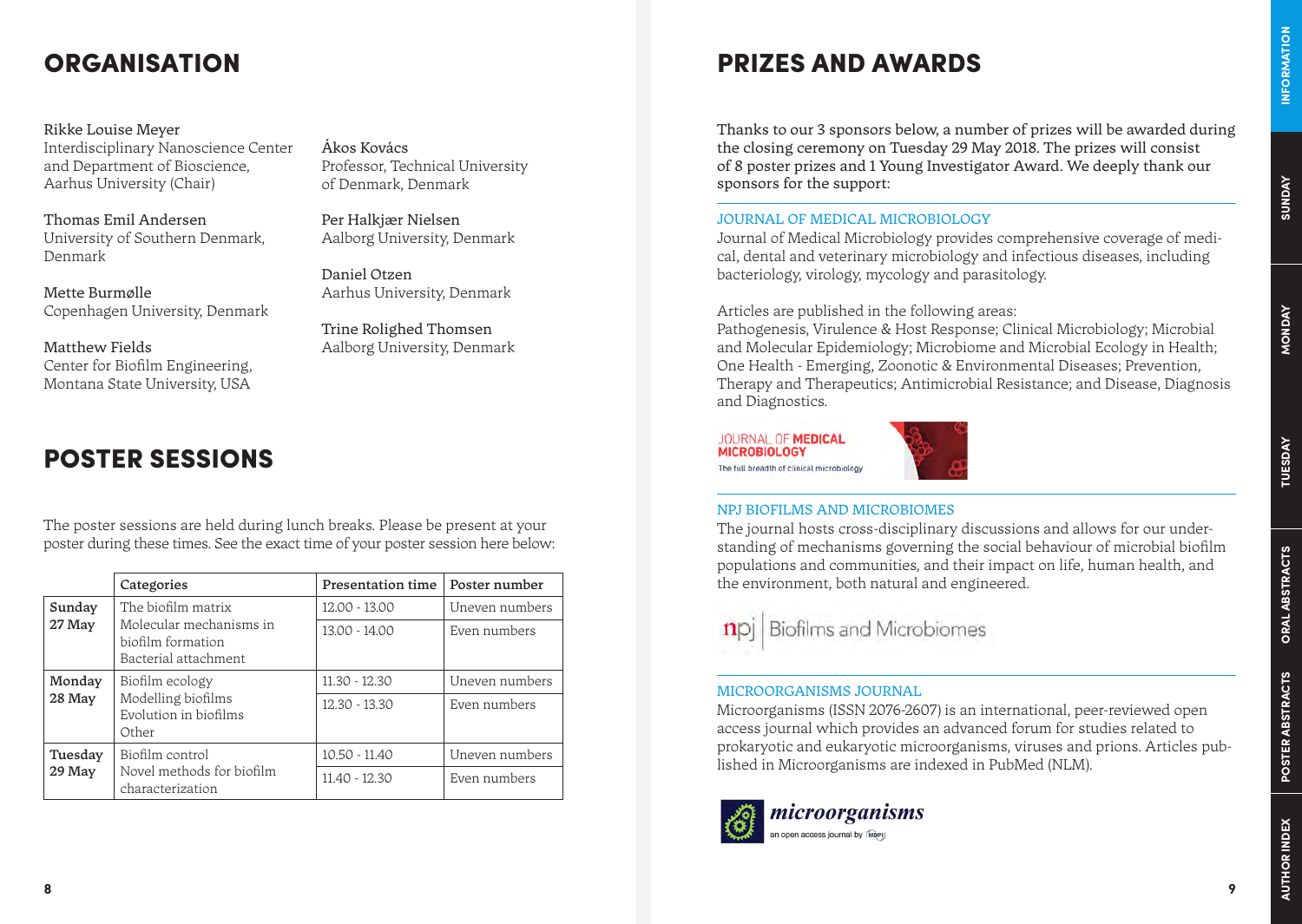## **SUNDAY**

## PROGRAMME SUNDAY 27 MAY

| Time             |                | Abs. Title                                                                                                                                          | Speaker                               | Area                     | Sponsored by                                       |
|------------------|----------------|-----------------------------------------------------------------------------------------------------------------------------------------------------|---------------------------------------|--------------------------|----------------------------------------------------|
| 07.30            |                | Registration desk opens                                                                                                                             |                                       |                          |                                                    |
| 09.00 - 09.15    |                | Welcome & Opening Ceremony<br>By Biofilms 8 Chair, Rikke Louise Meyer                                                                               |                                       | Auditorium Aula          |                                                    |
| $9.15 - 10.00$   | O1             | Bird's Eye Lecture: The biofilm matrix: strategies for protection<br>and exploitation                                                               | Nicola Stanley-Wall,<br>UK.           | Auditorium Aula          | <b>MICROBIOLOGY</b>                                |
| 10.00 - 10.40    |                | Coffee/Tea Break                                                                                                                                    |                                       | Exhibition area          |                                                    |
| $10.40 - 12.00$  |                | Session 1: The biofilm matrix<br>Chair: Per Halkjær Nielsen & co-chair: Daniel Otzen                                                                |                                       | Auditorium Aula          | <b>THORLARS</b>                                    |
| $10.40 - 11.00$  | O <sub>2</sub> | Glycosylated amyloid-like proteins in the structural extracellular polymers<br>of aerobic granular sludge enriched with ammonium oxidizing bacteria | Yuemei Lin,<br>The Netherlands        |                          |                                                    |
| 11.00 - 11.20    | O <sub>3</sub> | Formation of functional non-amyloidogenic fibres by recombinant<br>Bacillus subtilis TasA                                                           | Elliot Erskine, UK                    |                          |                                                    |
| 11.20 - 11.40    | 04             | Insight into the RapA lectin and its use in the study of biofilm matrix<br>formation by rhizobia                                                    | Patricia Abdian,<br>Argentina         |                          |                                                    |
| 11.40 - 12.00    | O5             | Secreted, Large-Scale, Extracellular Membrane Systems in Microbial<br>Biofilms                                                                      | Matthew Fields, USA                   |                          |                                                    |
| 12.00 - 14.00    |                | Lunch & Poster session                                                                                                                              |                                       | Poster & Exhibition area |                                                    |
| 14.00 - 14.30 06 |                | <b>Invited Lecture:</b><br>Molecular interactions of staphylococcal biofilm forming proteins                                                        | Joan Geoghegan,<br>Ireland            | Auditorium Aula          |                                                    |
| 14.30 - 15.50    |                | Session 2: Molecular mechanisms in biofilm formation<br>Chair: Daniel Otzen & co-chair: Rikke Meyer                                                 |                                       |                          | <u>feica</u>                                       |
| 14.30 - 14.50    | O7             | Cytochrome Bd-I is used for energy production in uropathogenic E.<br>coli biofilms                                                                  | Maria Hadjifrangiskou, USA            |                          |                                                    |
| 14.50 - 15.10    | O8             | Heat activates cyclic diguanylate production in bacteria                                                                                            | Joe Harrison, Canada                  |                          |                                                    |
| 15.10 - 15.30    | O9             | Sortase-assembled pili of Enterococcus faecalis contribute to iron-<br>mediated extracellular electron transfer and iron-augmented biofilm          | Kimberly Kline, Singapore             |                          |                                                    |
| 15.30 - 15.50    | O10            | Physical determinants of amyloid assembly in biofilm formation                                                                                      | Maria Andreasen, Denmark              |                          |                                                    |
| 15.50 - 16.20    |                | Coffee/Tea Break                                                                                                                                    |                                       | Exhibition area          |                                                    |
| $16.20 - 16.50$  | O11            | Invited Lecture: How do bacteria respond to their adhering state?                                                                                   | Henny van der Mei,<br>The Netherlands | Auditorium Aula          |                                                    |
| $16.50 - 18.10$  |                | Session 3: Bacterial attachment<br>Chair: Rikke Meyer & co-chair: Thomas Andersen                                                                   |                                       |                          | <b>JPK</b><br>.<br>Nanosychrology Rie Life Science |
| $16.50 - 17.10$  | O12            | Cell lysis prompts an early mechanical coupling and biofilm formation<br>in dilute bacterial suspensions                                            | Iztok Dogsa, Slovenia                 |                          |                                                    |
| 17.10 - 17.30    | O13            | Bone environment and its relationships with bacterial biofilm                                                                                       | Fany Reffuveille, France              |                          |                                                    |
| 17.30 - 17.50    | O14            | The role of dynamic Tad pili in bacterial surface sensing                                                                                           | Yves Brun, USA                        |                          |                                                    |
| 17.50 - 18.10    | O15            | A role for two-component systems in bacterial attachment and<br>antibiotic tolerance in Listeria moncytogenes                                       | Hüsnü Aslan, Denmark                  |                          |                                                    |
| $18.10 - 18.30$  | O16            | <b>Invited Lecture:</b><br>Are biofilms really the dominant way of life for prokaryotes on Earth?                                                   | Hans-Curt Flemming,<br>Germany        | Auditorium Aula          |                                                    |
| 18.30 - 20.30    |                | Welcome Reception in the poster area<br>(included in registration fee)                                                                              |                                       | Stakladen                |                                                    |
| 10               |                |                                                                                                                                                     |                                       |                          |                                                    |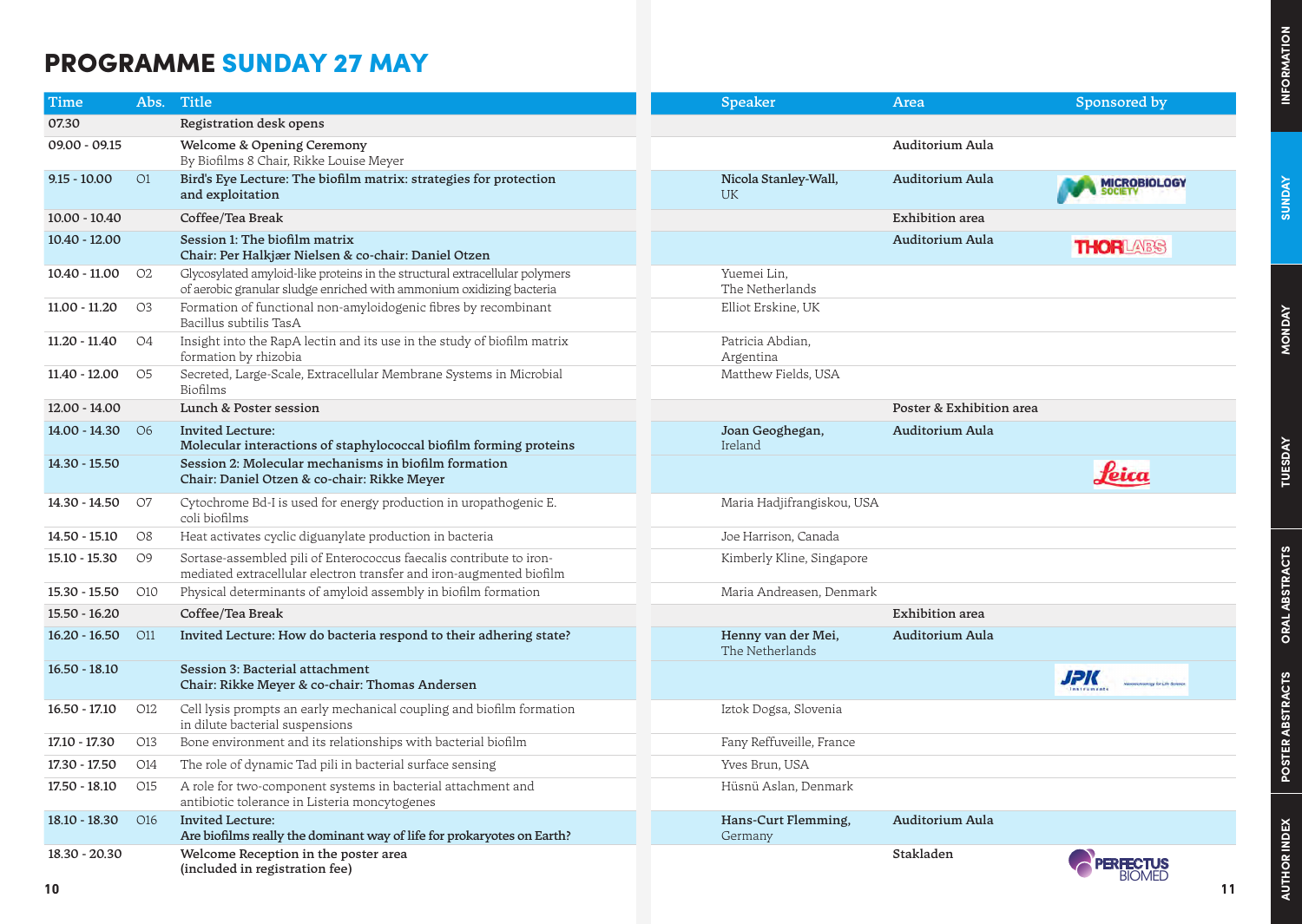## **SUNDAY**

## PROGRAMME MONDAY 28 MAY

| Time                |                 | Abs. Title                                                                                                                                   | <b>Speaker</b>                     | <b>Area</b>                                   | Sponsored by        |
|---------------------|-----------------|----------------------------------------------------------------------------------------------------------------------------------------------|------------------------------------|-----------------------------------------------|---------------------|
| 08.00               |                 | Registration desk opens                                                                                                                      |                                    |                                               |                     |
| $09.00 - 09.40$ 017 |                 | Bird's Eye Lecture: Cooperation and competition in biofilms                                                                                  | Kevin Foster,<br><b>UK</b>         | Auditorium Aula                               | <b>IICROBIOLOGY</b> |
| $9.40 - 10.10$      |                 | Coffee/Tea Break                                                                                                                             |                                    | Exhibition area                               |                     |
| $10.10 - 11.30$     |                 | Session 4: Biofilm ecology<br>Chair: Mette Burmølle & co-chair: Ákos Kovács                                                                  |                                    | Auditorium Aula                               | <b>UNISENSE</b>     |
| $10.10 - 10.30$     | O18             | Biofilm architecture confers individual and collective protection<br>against phage infection                                                 | Lucia Vidakovic, Germany           |                                               |                     |
| $10.30 - 10.50$ 019 |                 | Effect of fluctuating environmental conditions on the spatial self-<br>organization and emergent properties of a synthetic microbial biofilm | Davide Ciccarese,<br>Switzerland   |                                               |                     |
| $10.50 - 11.10$     | O <sub>20</sub> | AHL quorum sensing mediates species interactions in multispecies biofilms                                                                    | Sujatha Subramoni, Singapore       |                                               |                     |
| $11.10 - 11.30$     | O <sub>21</sub> | Biofilm thickness controls the contribution of stochastic and<br>deterministic processes in microbial community assembly                     | Jane Fowler, Denmark               |                                               |                     |
| $11.30 - 13.30$     |                 | Lunch & Poster session                                                                                                                       |                                    | Poster & Exhibition area                      |                     |
| 13.30 - 14.00       | O <sub>22</sub> | <b>Invited Lecture:</b><br>Multiscale analysis of microbial cross-feeding in biofilms: from<br>Yellowstone hotsprings to chronic wounds      | Ross Carlson,<br><b>USA</b>        |                                               | MICROBIOLOGY        |
| 14.00 - 15.20       |                 | Session 5: Modelling biofilms<br>Chair: Matthew Fields & co-chair: Rikke Meyer                                                               |                                    | Auditorium Aula                               |                     |
| 14.00 - 14.20       | O <sub>23</sub> | Developing a novel understanding of E. coli K-12 pellicle formation,<br>morphology, and physiology                                           | Stacey Golub, UK                   |                                               |                     |
| 14.20 - 14.40       | O <sub>24</sub> | Increasing the Space-Time Yield in Lactic Acid Production by the Use<br>of Biofilms                                                          | Laure Cuny, Germany                |                                               |                     |
| 14.40 - 15.00       | O <sub>25</sub> | Estimation of mechanical and hydraulic biofilm properties from<br>optical coherence tomography measurements                                  | Morez Jafari, The<br>Netherlands   |                                               |                     |
| 15.00 - 15.20       | O <sub>26</sub> | Optically patterned biofilms for synthetic microbial consortia                                                                               | Xiaofan Jin, USA                   |                                               |                     |
| 15.20 - 15.50       |                 | Coffee/Tea Break                                                                                                                             |                                    | Exhibition area                               |                     |
| $15.50 - 16.20$     | O <sub>27</sub> | <b>Invited Lecture:</b><br>Why evolution in biofilms is different, and a few remarkable<br>consequences                                      | Vaughn Cooper,<br><b>USA</b>       |                                               |                     |
| $16.20 - 17.40$     |                 | Session 6: Evolution of biofilms<br>Chair: Ákos Kovács & co-chair: Mette Burmølle                                                            |                                    | Auditorium Aula                               | BioNordika          |
| $16.20 - 16.40$     | O <sub>28</sub> | Long-term co-adaptation of Pseudomonas aeruginosa biofilms with<br>amoeba affects virulence traits                                           | Diane McDougald,<br>Australia      |                                               |                     |
| 16.40 - 17.00       | O <sub>29</sub> | Evolution in changing environments: Specialist and generalist<br>strategies during non-stable selection of the biofilm phenotype             | Jonas Stenløkke Madsen,<br>Denmark |                                               |                     |
| 17.00 - 17.20       | O <sub>30</sub> | Cheating promotes evolution of hyper-cooperators by shifting<br>phenotypic heterogeneity in biofilms                                         | Marivic Martin,<br>Germany         |                                               |                     |
| 17.20 - 17.40       | O31             | Increased rate of mutation to antimicrobial resistance in polymicrobial<br>biofilms                                                          | Jeremy Webb, UK                    |                                               |                     |
| 19.00 - 00.00       |                 | Congress Dinner at Turbinehallen, Aarhus<br>(included in the registration fee, registration required)                                        |                                    | Turbinehallen<br>Kalkværskvej 12, 8000 Aarhus |                     |
| 12                  |                 |                                                                                                                                              |                                    |                                               | 13                  |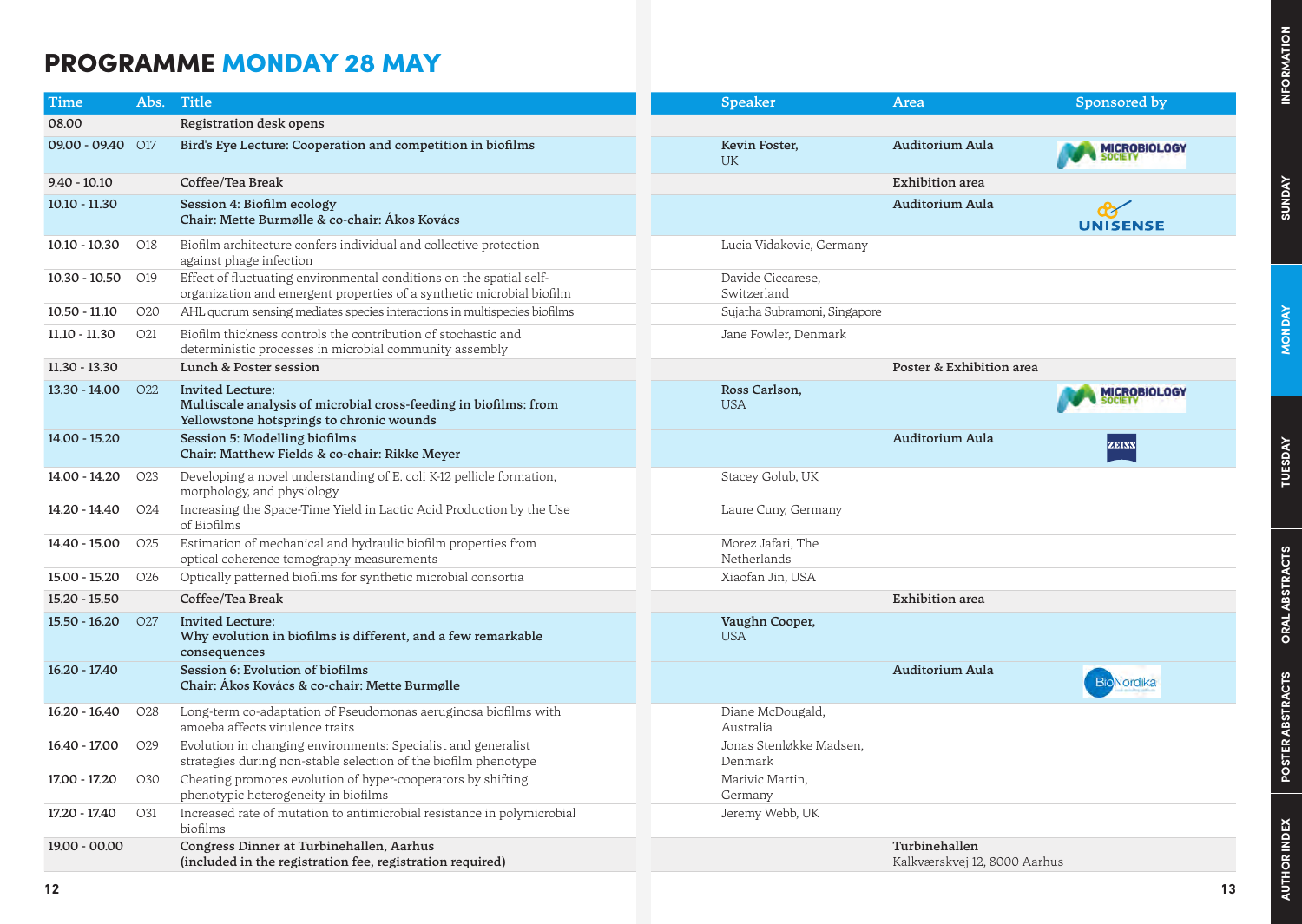## **SUNDAY**

## PROGRAMME TUESDAY29 MAY

| Time                | Abs. | <b>Title</b>                                                                                                                                                                   | Speaker                         | Area                     | Sponsored by   |
|---------------------|------|--------------------------------------------------------------------------------------------------------------------------------------------------------------------------------|---------------------------------|--------------------------|----------------|
| 08.30 - 09.00 032   |      | Invited Lecture: Tuning biofilms architecture to control their<br>functions                                                                                                    | Romain Briandet,<br>France      | Auditorium Aula          |                |
| $09.00 - 09.30$     |      | Coffee/Tea Break                                                                                                                                                               |                                 | Exhibition area          |                |
| $09.30 - 10.50$     |      | Session 7: Biofilm control<br>Chair: Thomas Andersen & co-chair: Trine Thomsen                                                                                                 |                                 | Auditorium Aula          | AH diagnostics |
| $09.30 - 09.50$ 033 |      | Characterization of anti-curli antibody based approaches to eradicate<br>Salmonella Typhimurium biofilms                                                                       | Sarah Tursi, USA                |                          |                |
| $09.50 - 10.10$     | O34  | A New Strategy for Biofilm Control Using Bioinspired Dynamic<br>Surface Topography                                                                                             | Dacheng Ren, USA                |                          |                |
| $10.10 - 10.30$     | O35  | Biofilm control in cooling towers: the effect of biodispersants on<br>freshwater biofilms developed in flow lanes                                                              | Luciana Di Gregorio, Italy      |                          |                |
| 10.30 - 10.50       | O36  | Substrate Mediated Enzyme Prodrug Therapy (SMEPT) to combat<br>implant-associated biofilms                                                                                     | Signe Maria Nielsen,<br>Denmark |                          |                |
| $10.50 - 12.30$     |      | Lunch & Poster session                                                                                                                                                         |                                 | Poster & Exhibition area |                |
| 12.30 - 13.00       | O37  | Invited Lecture:<br>Interrogating the interplay of metabolism and structure in<br>bacterial communities                                                                        | Lars Dietrich,<br><b>USA</b>    |                          |                |
| 13.00 - 14.00       |      | Session 8: Novel methods for biofilm characterization<br>Chair: Trine Thomsen & co-chair: Per Halkjær Nielsen                                                                  |                                 | Auditorium Aula          | <b>FLUXION</b> |
| 13.00 - 13.20       | O38  | Novel uses for Synchrotron Radiation in the study of Biofilms                                                                                                                  | Ben Libberton, Sweden           |                          |                |
| 13.20 - 13.40       | O39  | Introducing a novel, fully-automated cultivation and screening tool<br>for the structural and mechanical investigation of biofilms by means<br>of optical coherence tomography | Luisa Gierl, Germany            |                          |                |
| 13.40 - 14.00       | O40  | Nanoparticle-based chemical imaging in biofilms and tissues                                                                                                                    | Michael Kühl, Denmark           |                          |                |
| 14.00 - 14.30       |      | Awards Ceremony, Introducing Biofilms 9 & Closing Session                                                                                                                      |                                 | Auditorium Aula          |                |